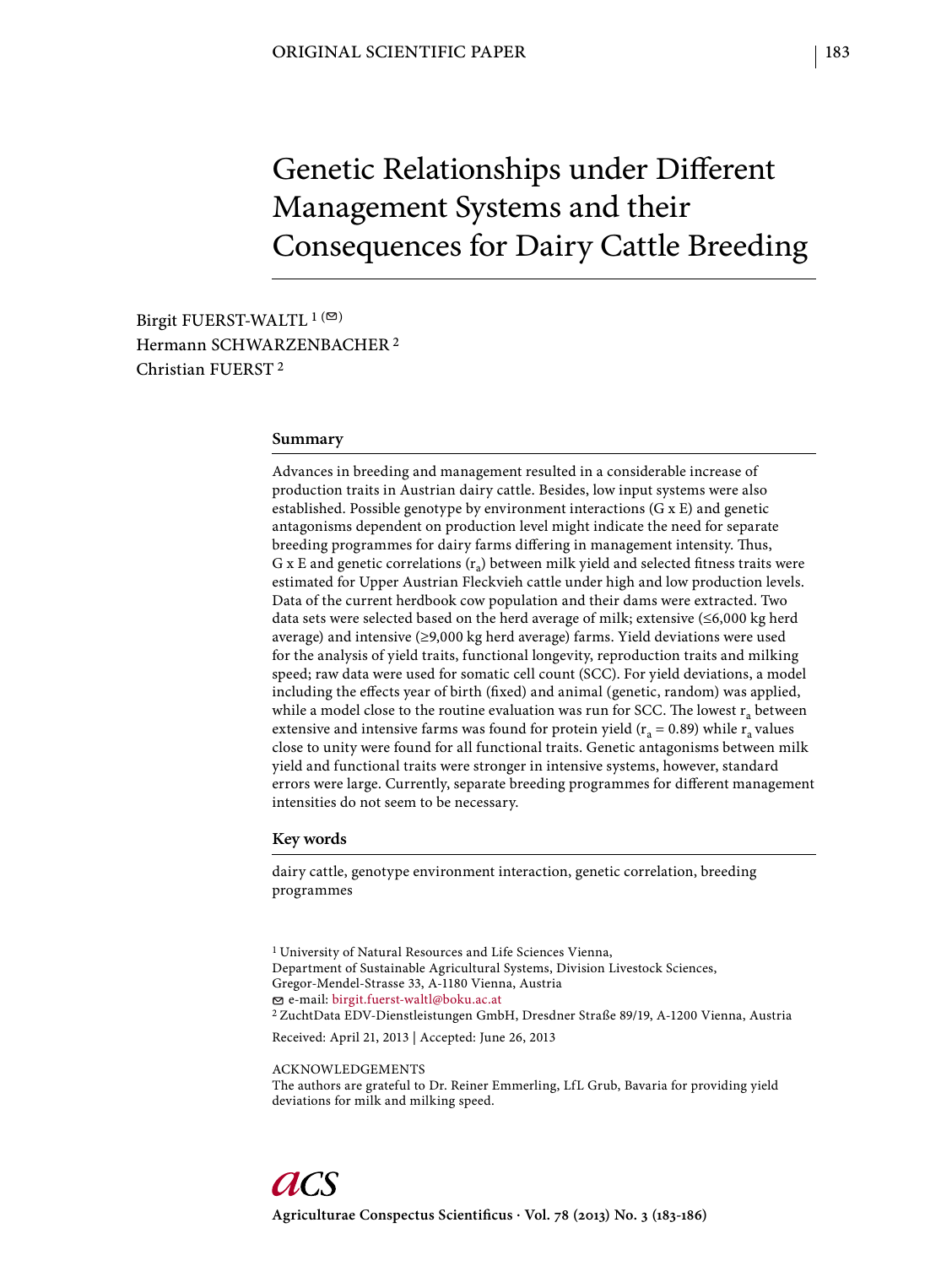### **Aim**

Both, advances in breeding and management resulted in a considerable increase of production traits in Austrian dairy cattle. Besides a marked intensification in dairy farming, low input systems were also established at the same time. For example, 95,000 dairy cows were kept under organic farming regulations in Austria in 2011 (BMLFUW, 2012), which at least partly implies restrictions with regard to feeding of concentrates. Besides, other low-input strategies like pasture-based systems also gain importance (e.g., Steinwidder et al. 2010). In this context it is questioned whether selected dairy breeding animals are actually the best for all kinds of environments. Possible genotype by environment interactions might indicate the need for different breeding goals and breeding programmes for dairy farms differing in management intensity. Besides, genetic antagonisms between traits may be affected by different environments or selection. Thus, the aims of the study were to estimate (1) genotype by environment interaction  $(G \times E)$  for different production levels and (2) genetic correlations between milk yield and selected fitness traits (functional longevity, days from calving to first insemination, days between first to last insemination, somatic cell count) under different production levels in Austrian Fleckvieh (dual purpose Simmental) cattle. Based on the results, a suggestion whether different breeding programmes are currently needed for intensive and extensive systems should be given.

### **Material and methods**

Data of Fleckvieh herdbook farms in the Austrian federal country Upper Austria were extracted from the data base. Data were restricted to the current cow population and their dams. To account for different management intensity, two separate data sets were selected based on the average milk yield; extensive (≤6,000 kg herd average) and intensive (≥9,000 kg herd average) farms. For the estimation of genetic parameters, yield deviations (i.e., performance deviations corrected for environmental effects) were used for all traits except for somatic cell count. In total, 3,515 and 3,933 (functional longevity) to 24,376 and 35,947 (somatic cell count) records were available for extensive and intensive farms, respectively (Table 1). In order to receive yield deviations, the same environmental effects as in the routine Austrian/German genetic evaluation were considered. Interbull (2013) provides a description of these routine joint genetic evaluations. Further details may be found in Fürst et al. (2013). As environmental effects are already accounted for in yield deviations, only the effect of year of birth and the random genetic effect of the animal were fitted in the model for the estimation of genetic parameters. However, no yield deviations were available for somatic cell count (SCC). Thus, SCC values of the first three lactations were transformed to somatic cell score (SCS =  $log_2(SCC/100,000)+3)$  and a model including the fixed effects parity\*age and year\*month, the covariate days in milk and the random effects herd\*year and permanent environment as well as the random genetic effect of the animal was applied. By means of REML and the software package VCE6 (Groeneveld et al., 2010), bivariate models, treating the respective traits as separate traits in both environments, were used to estimate heritabilities and genetic correlations. For all analyses based on yield deviations, heritabilities were calculated as

$$
h^2 = \frac{\sigma_a^2}{\sigma_a^2 + \sigma_e^2};
$$

while for somatic cell score, heritability was calculated as

$$
h^2 = \frac{\sigma_a^2}{\sigma_a^2 + \sigma_{hy}^2 + \sigma_e^2}
$$

with  $\sigma_a^2$  = additve genetic variance of animal,  $\sigma_{hy}^2$  = variwith  $\sigma_a^2$  = additve genetic variance of animal,  $\sigma_{by}^2$  = variance of the random effect herd\*year and  $\sigma_e^2$  = residual variance.

In such analyses, when observations of an animal may only be found in either of the two environments, the residual covariance is omitted by VCE6 (Groeneveld et al., 2010).

## **Results and discussion**

The term  $G$  x  $E$  describes possible interactions between genotypes and environments. For a breeding population that means in the worst case – i.e. strong G x E - that re-rankings of breeding animals in different environments could happen. Best animals under intensive conditions do not necessarily need to be the best for extensive conditions and *vice versa*. Reasons for G x E may be that the same genes act differently under different environmental conditions or that different genes may act under different environmental conditions (Falconer and Mackay, 1996). One possibility to assess G x E is to estimate genetic correlations  $(r_a)$ for the trait as expressed in different environments. Robertson (1959) suggested a limit of  $r_a = 0.8$ ; in case of lower correlations G x E may be pronounced. In the Austrian Fleckvieh population, milk and protein yield produced rather high and similar heritabilities ( $h^2$  = 0.45 to 0.55) considering different management intensities (Table 1). As expected, heritabilities for functional traits and milking speed were low and moderate, respectively. Among all traits, the lowest genetic correlation between extensive and intensive farms was found for protein yield ( $r_a = 0.893$ ). However, it can be assumed that protein yield is more or less the same under both environmental conditions and that mostly the same genes are affecting its expression. Even greater genetic correlations were estimated for the group of functional traits, ranging from 0.999 to 1.000 (Table 1). Results thus indicate that the bulls' rankings are the same for those functional traits under extensive and intensive conditions. Similar results were also found when defining the environment by organic or non-organic farming rather than extensive or intensive management. Genetic correlations ranged from 0.899 (protein yield) to 1.000 (all reproduction traits and somatic cell count). Analysing potential G x E in the Bavarian Fleckvieh for different management intensities and organic farming, all genetic correlations found were higher than 0.90, and thus in accordance to the results for the Austrian population (Gerber et al., 2006). In a review, König et al. (2005) reported genetic correlations between countries to be mostly larger than 0.8. Only in cases of large differences between climate and production systems lower correlations may be found. An indication of G x E gives the low across country correlation of 0.75 between the German-Austrian and New Zealand Brown Swiss population, the latter predominantly kept in pasture based systems (Interbull, 2012). However, different trait definitions and methods in the genetic evaluation also need to be taken into account when discussing across country correlations.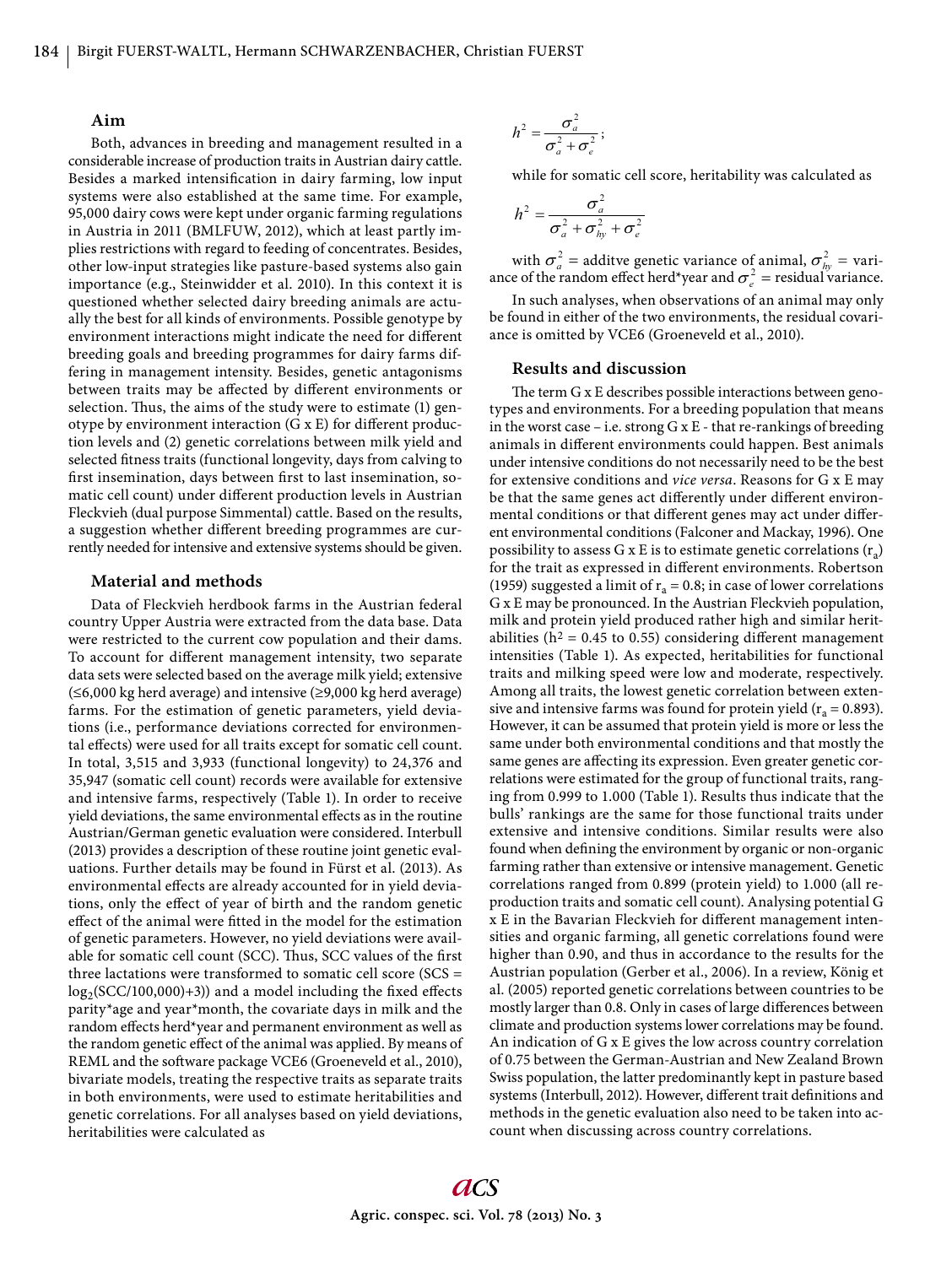| Table 1. Number of observations (N) and genetic parameters ( $h^2$ = heritability, $r_a$ = genetic correlation) and their standard errors         |
|---------------------------------------------------------------------------------------------------------------------------------------------------|
| in brackets for selected traits within extensive ( $\leq 6,000$ kg herd average) and intensive ( $\geq 9,000$ kg herd average) Fleckvieh herdbook |
| farms in Upper Austria                                                                                                                            |

| Trait <sup>1</sup>   | Extensive |                  | Intensive |            | $r_{\rm a}$          |
|----------------------|-----------|------------------|-----------|------------|----------------------|
|                      |           |                  |           |            |                      |
| Milk yield           | 5,400     | 0.55(0.03)       | 5,770     | 0.54(0.03) | 0.953(0.037)         |
| Protein yield        | 5,393     | 0.45(0.04)       | 5,762     | 0.50(0.04) | 0.893(0.053)         |
| Functional longevity | 3,515     | 0.15(0.03)       | 3,933     | 0.11(0.02) | 1.000(0.001)         |
| Non Return Rate 56   | 4,198     | $< 0.01 (-0.01)$ | 4,808     | 0.01(0.01) | 0.999(0.010)         |
| CFI <sup>2</sup>     | 4,213     | 0.07(0.02)       | 4,833     | 0.08(0.02) | $1.000 \; (< 0.001)$ |
| FLI <sup>3</sup>     | 4,140     | 0.06(0.02)       | 4,796     | 0.03(0.02) | 0.999(0.004)         |
| Somatic Cell Count   | 24,376    | 0.12(0.04)       | 35,947    | 0.17(0.04) | 0.999(0.008)         |
| Milking speed        | 4,901     | 0.26(0.03)       | 5,395     | 0.32(0.04) | 1.000(0.001)         |

<sup>1</sup> For all traits except somatic cell count yield deviations (performance deviations corrected for environmental effects) were used, <sup>2</sup>CFI = days from calving to first insemination, <sup>3</sup>FLI = days between first to last insemination. For all reproduction traits, only cows were considered.

Genetic correlations between milk yield and functional longevity, days from calving to first service, days from first to last service and somatic cell count, respectively, were also estimated to assess possible different genetic correlations under different management intensities (Table 2). Due to the restricted data set, standard errors of the genetic correlations were rather high. Thus, results need to be interpreted with caution. However, in tendency antagonistic relationships were found to be stronger under intensive rather than extensive management systems. Linkage (genes that have a tendency of being inherited together as located on the same chromosome) and pleiotropy (genes affecting more than one trait) were reported to be the reasons for antagonistic relationships (Falconer and Mackay, 1996). Genetic parameters

Table 2. Genetic correlations  $(r_a)$  and their standard errors in brackets between milk yield and selected traits within extensive (≤6,000 kg herd average) and intensive (≥9,000 kg herd average) Fleckvieh herdbook farms in Upper Austria

| $T$ raits <sup>1</sup>                                                                                                                   | Extensive                                                       | Intensive                                                       |
|------------------------------------------------------------------------------------------------------------------------------------------|-----------------------------------------------------------------|-----------------------------------------------------------------|
|                                                                                                                                          | rа                                                              | rа                                                              |
| Milk yield - Functional longevity<br>Milk yield - CFI <sup>2</sup><br>Milk yield $-$ FLI <sup>3</sup><br>Milk yield - Somatic cell count | $-0.159(0.051)$<br>0.115(0.154)<br>0.214(0.181)<br>0.106(0.274) | $-0.192(0.115)$<br>0.314(0.132)<br>0.442(0.225)<br>0.564(0.153) |

<sup>1</sup> For all traits but somatic cell count yield deviations (performance deviations corrected for environmental effects) were used,  ${}^{2}$ CFI = days from calving to first insemination,  ${}^{3}$ ELI = days between first to last insemination

are measures that may vary e.g. depending on population, data quality or methodology applied in the estimation procedure. Selection may also affect genetic parameters. While unwanted genes are partly eliminated, desirable genes are fixed. Thus, genetic variance is reduced. In case of two traits, genes also only contribute to genetic correlation as long as they are not fixed or eliminated. When selecting on two traits, -/- combinations are however eliminated,  $+/+$  are fixed resulting in an increasing

number of +/- combinations the longer selection takes place (e.g. Fürst and Sölkner, 2002). Aside from linkage and pleiotropy, the so-called "Resource Allocation Theory" (Beilharz et al., 1993) and the "Energy metabolism hierarchy" (Wade and Jones, 2004) may also reveal approaches to explain differently strong antagonistic relationships under extensive and intensive environments. In case of limited energy resources, ways need to be found how to distribute them. Wade and Jones (2004) stated that energy is first used for essential functions including heart and circulation but also milk production, followed by reducible functions like thermo-regulation or motion and finally for expandable functions including reproduction. If resources become limited, the competition for resources increases and thus the antagonism increases as well (Sölkner and James, 1994). However, it could also be argued that the increasing genetic antagonism between milk yield and fertility under high intensities it is only partly caused by genetics. According to Wade and Jones (2004) infertility due to negative energy balance is reversible as soon as the energy balance becomes positive again.

### **Conclusions**

Only a slight genotype by environment interaction could be detected for yield traits in Austrian dairy cattle. For functional traits, no G x E was found. A tendency for stronger genetic antagonistic relationships between milk yield and functional traits under intensive management could however be observed. Nevertheless, standard errors of the estimated genetic correlations were rather high and thus results should be interpreted with caution. From the results of this study it may be followed that different breeding programmes for different management intensities are currently not necessary. Re-ranking of bulls depending on environment will be marginal. Besides, individual breeding goals of breeders are very similar (Steininger et al., 2013, unpublished results). Apart from that, the splitting of a population means that each becomes smaller resulting in lower selection possibility. At the same time, costs will increase when bulls are tested within different breeding programs. As bulls are generally tested under different production levels and a large number of breeding values is available for dairy and functional traits, the current Fleckvieh breeding program offers appropriate bulls for a wide range of management systems.